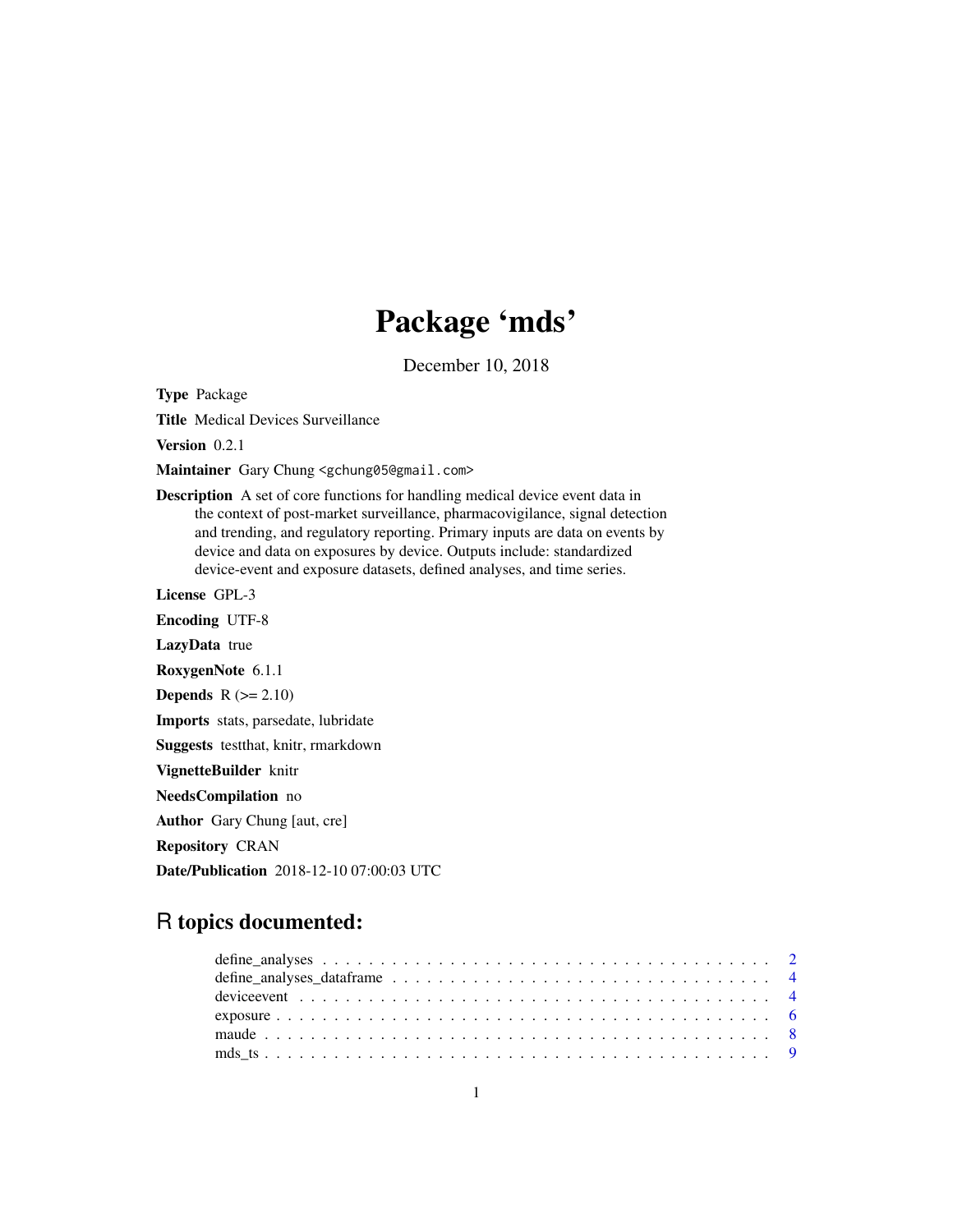<span id="page-1-0"></span>

| Index |  |
|-------|--|
|       |  |
|       |  |
|       |  |
|       |  |

define\_analyses *Assess & Save MD-PMS Analyses Definitions*

## Description

Define analyses based on an MD-PMS device-event data frame and (optionally) an MD-PMS exposure data frame.

## Usage

```
define_analyses(deviceevents, device_level, event_level = NULL,
  exposure = NULL, date_level = "months", date_level_n = 1,
  covariates = "_none_", times_to_calc = NULL, prior = NULL)
```
## Arguments

| deviceevents | A device-events object of class mds_de                                                                                                                        |
|--------------|---------------------------------------------------------------------------------------------------------------------------------------------------------------|
| device_level | String value indicating the source device variable name to analyze by.                                                                                        |
|              | Example: If the deviceevents variable column is device_1 where the source<br>variable name for device_1 is 'Device Code', specify device_level='Device Code'. |
| event_level  | String value indicating the source event variable name to analyze by. Note that<br>event_level is not matched to exposure.                                    |
|              | Default: NULL will not analyze by event.                                                                                                                      |
|              | Example: If the device events variable column is event 1 where the source<br>variable name for event_1 is 'Event Code', specify event_level='Event Code'.     |
| exposure     | Optional exposure object of class mds_e. See details for how exposure analyses<br>definitions are handled.                                                    |
|              | Default: NULL will not consider inclusion of exposure.                                                                                                        |
| date_level   | String value for the primary date unit to analyze by. Can be either 'months' or<br>'days'.                                                                    |
|              | Default: 'months'                                                                                                                                             |
| date_level_n | Numeric value indicating the number of date_levels to analyze by.                                                                                             |
|              | Default: 1                                                                                                                                                    |
|              | Example: date_level='months' and date_level_n=3 indicates analysis on a<br>quarterly level.                                                                   |
|              |                                                                                                                                                               |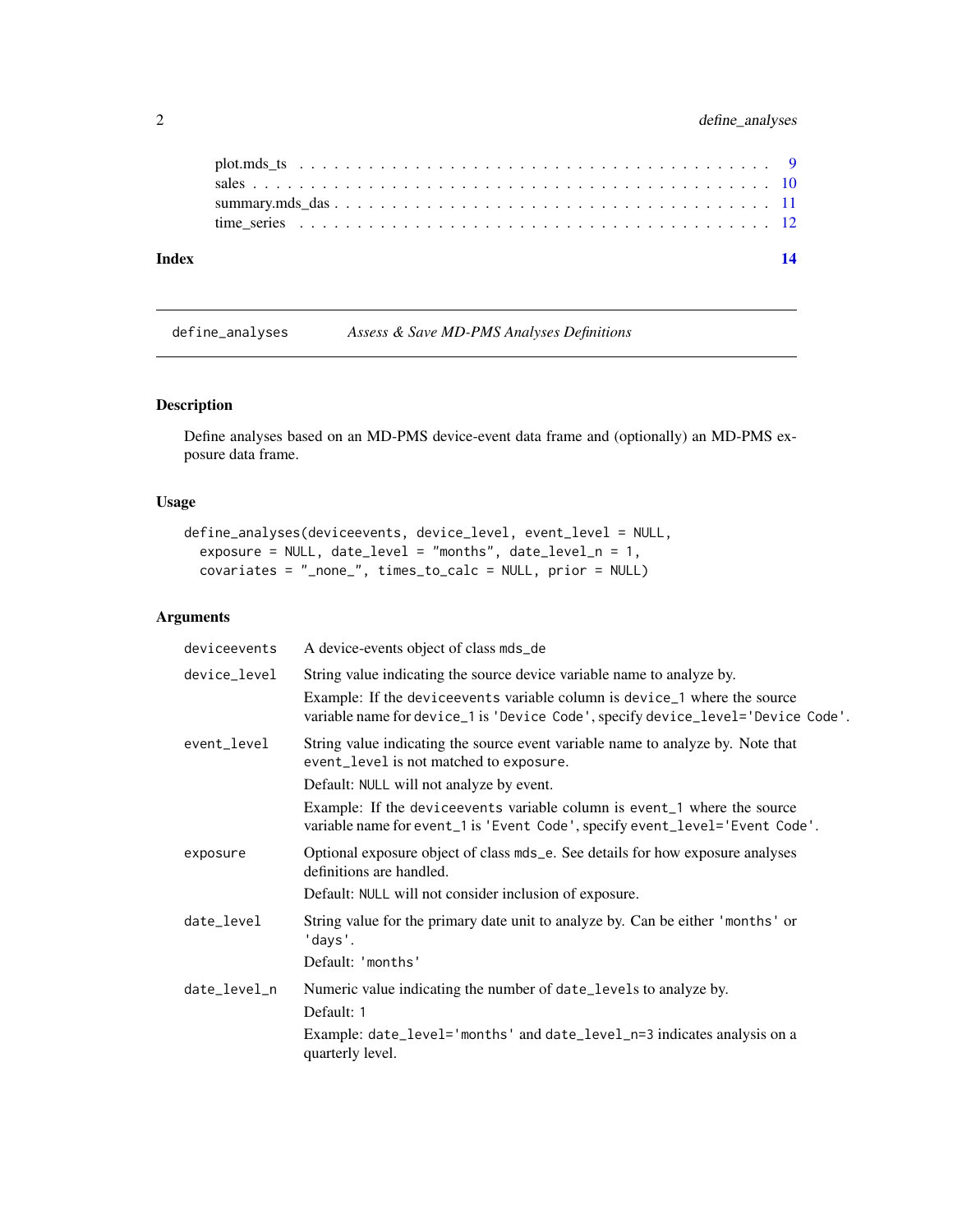| covariates    | Character vector specifying names of covariates to also define analyses for. Ac-<br>ceptable names are covariate variable names from deviceevents. Analyses<br>will be defined for each unique level of each covariate. "_none_" specifies no<br>covariates, while "_all_" specifies all covariates from deviceevents.<br>Default: "_none_" specifies no covariates. |
|---------------|----------------------------------------------------------------------------------------------------------------------------------------------------------------------------------------------------------------------------------------------------------------------------------------------------------------------------------------------------------------------|
|               | Example: "Country"                                                                                                                                                                                                                                                                                                                                                   |
| times_to_calc | Integer value indicating the number of date units counting backwards from the<br>latest date to define analyses for. If prior is specified, times_to_calc will be<br>ignored.                                                                                                                                                                                        |
|               | Default: NULL will define analyses across all available time.                                                                                                                                                                                                                                                                                                        |
|               | Example 1: times_to_calc=12 with date_level="months" and date_level_n=1<br>defines analyses for the last year by month.                                                                                                                                                                                                                                              |
|               | Example 2: times_to_calc=8 with date_level="months" and date_level_n=3<br>defines analyses for the 2 years by quarter.                                                                                                                                                                                                                                               |
| prior         | Future placeholder, currently not used.                                                                                                                                                                                                                                                                                                                              |
|               |                                                                                                                                                                                                                                                                                                                                                                      |

## Details

The analyses definitions will always include rollup levels for each of device\_level, event\_level (if specified), and covariates. These rollup analyses will be indicated by the keyword 'All', while the rollup of all covariates will be called 'Data'.

If exposure is specified, any available match\_levels will be used to calculate the appropriate timeframe for analyses. The exception are the special rollup analyses (see prior paragraph).

#### Value

A list of defined analyses of class mds\_das. Each list item, indexed by a numeric key, defines a set of analyses for a unique combination of device, event, and covariate level. Each list item is of the class mds\_da. Attributes are as follows:

date level Defined value for date\_level date level n Defined value for date\_level\_n device\_level Defined value for device\_level event\_level Defined value for event\_level times\_to\_calc Defined value for times\_to\_calc prior\_used Boolean for whether prior was specified. timestamp System time when the analyses were defined.

#### Examples

```
# Device-Events
de <- deviceevent(
 data_frame=maude,
 time="date_received",
 device_hierarchy=c("device_name", "device_class"),
 event_hierarchy=c("event_type", "medical_specialty_description"),
```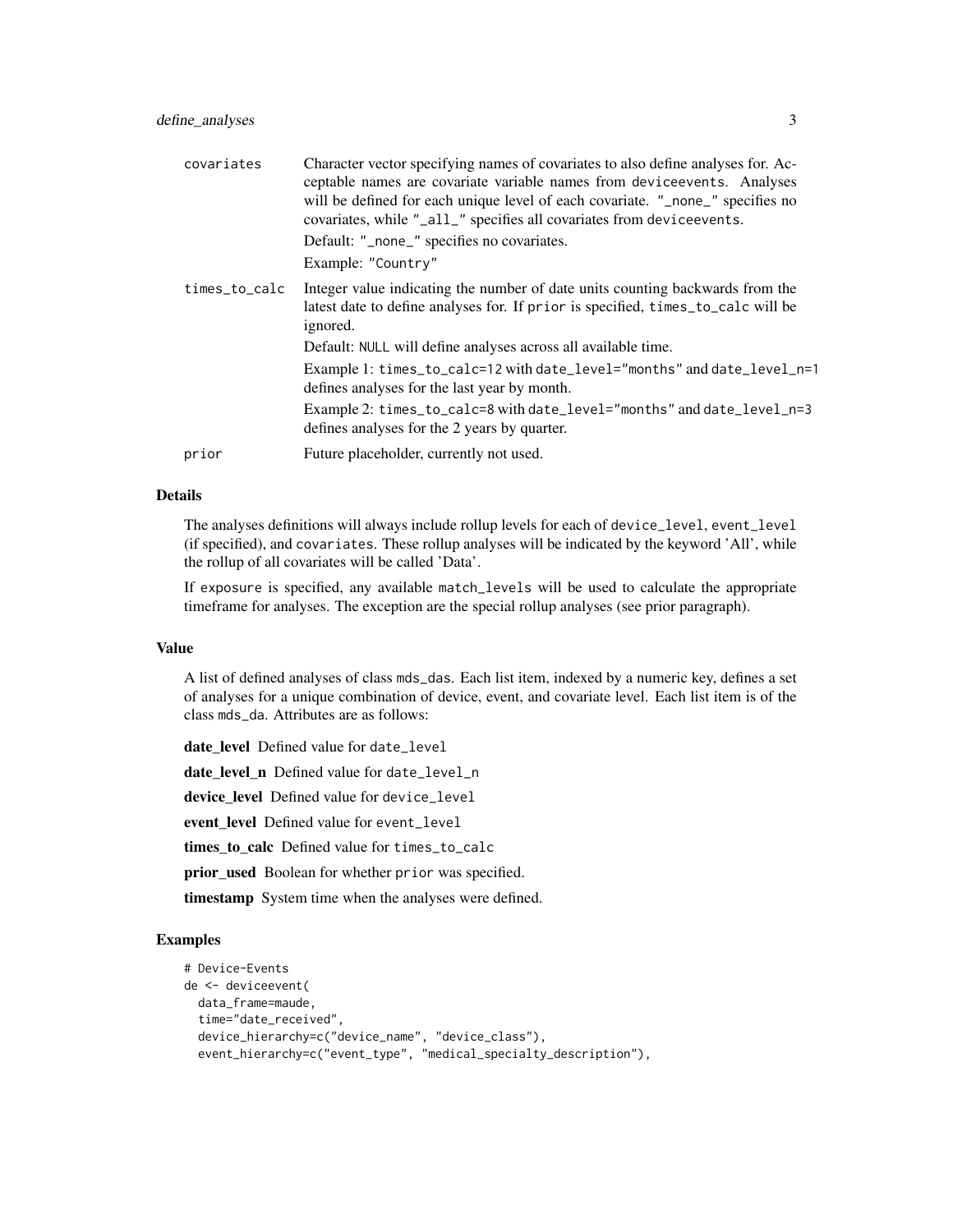```
key="report_number",
 covariates=c("region"),
 descriptors="_all_")
# Exposures
ex <- exposure(
 data_frame=sales,
 time="sales_month",
 device_hierarchy="device_name",
 match_levels="region",
 count="sales_volume")
# Defined Analyses - Simple example
da <- define_analyses(de, "device_name")
# Defined Analyses - Simple example with a quarterly analysis
da <- define_analyses(de, "device_name", date_level_n=3)
# Defined Analyses - Example with event type, exposures, and covariates
da <- define_analyses(de, "device_name", "event_type", ex, covariates="region")
```
define\_analyses\_dataframe

*Create Data Frame from Analyses Definitions*

#### Description

Returns a data frame summarizing all defined analyses from the mds\_das object.

#### Usage

```
define_analyses_dataframe(inlist)
```
#### Arguments

inlist Object of class mds\_das

### Value

A data frame with each row representing an analysis.

deviceevent *MD-PMS Device Event Data Frame*

#### Description

Converts a data frame into a MD-PMS Device Event data frame.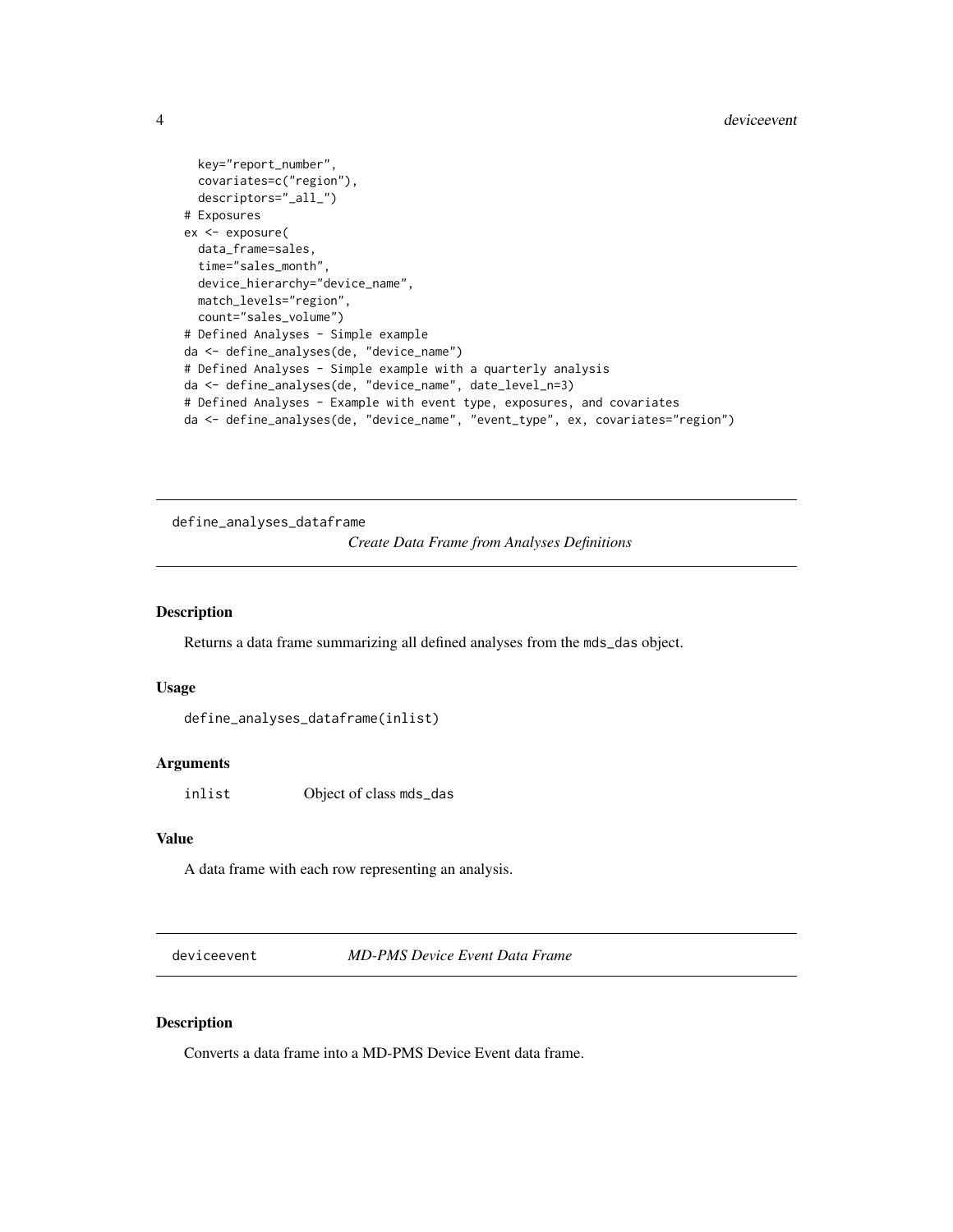## deviceevent 5

## Usage

```
deviceevent(data_frame, time, device_hierarchy, event_hierarchy,
 key = NULL, covariates = NULL, descriptors = NULL,
 implant_days = NULL)
```
## Arguments

| data_frame       | The input data frame requiring components specified in the remaining argu-<br>ments.                                                                                                                                                                                                                                                                                                                                                    |
|------------------|-----------------------------------------------------------------------------------------------------------------------------------------------------------------------------------------------------------------------------------------------------------------------------------------------------------------------------------------------------------------------------------------------------------------------------------------|
| time             | Character name of date variable in data_frame corresponding to the event.<br>Class must be Date, POSIXt, or character.                                                                                                                                                                                                                                                                                                                  |
|                  | Example: "event_date"                                                                                                                                                                                                                                                                                                                                                                                                                   |
| device_hierarchy |                                                                                                                                                                                                                                                                                                                                                                                                                                         |
|                  | Vector of character variable names representing the device hierarchy in data_frame.<br>Vector ordering is lowest level first, most general level last.                                                                                                                                                                                                                                                                                  |
|                  | Example: c("Version", "Device", "ProductLine")                                                                                                                                                                                                                                                                                                                                                                                          |
| event_hierarchy  |                                                                                                                                                                                                                                                                                                                                                                                                                                         |
|                  | Vector of character variable names representing the event hierarchy in data_frame.<br>Vector ordering is most specific event category first, most broad event category<br>last.                                                                                                                                                                                                                                                         |
|                  | Example: c("Event Code", "Event Group")                                                                                                                                                                                                                                                                                                                                                                                                 |
| key              | Character name of (uniquely identifying) primary key variable in data_frame.<br>Class must be character or numeric.                                                                                                                                                                                                                                                                                                                     |
|                  | Example: "key_ID"                                                                                                                                                                                                                                                                                                                                                                                                                       |
|                  | Default: NULL will create a key variable.                                                                                                                                                                                                                                                                                                                                                                                               |
| covariates       | Vector of character variable names representing the desired covariates to retain<br>"_all_" includes all covariates, assumed to be remaining variables in data_frame<br>not already specified in key, time, device_hierarchy, or event_hierarchy.<br>It is recommended that covariates are categorical.<br>Example: c("Reporter", "City", "Country")                                                                                    |
|                  | Default: NULL includes no covariates.                                                                                                                                                                                                                                                                                                                                                                                                   |
| descriptors      | Vector of character variable names representing additional descriptive variables<br>that will not be used in any analyses but may be recalled or displayed later<br>during individual device-event review. "_all_" includes all remaining vari-<br>ables in data_frame not already specified in key, time, device_hierarchy,<br>event_hierarchy, or covariates. Typical descriptors are free text or high-<br>dimensional categoricals. |
|                  | Example: c("Description", "Unique Device Identifier")<br>Default: NULL includes no descriptors.                                                                                                                                                                                                                                                                                                                                         |
| implant_days     | Character name of integer variable in data_frame representing the days in vivo<br>of the device at the time of the event (time). More generally, this represents<br>days of exposure of the device at the time of the event.<br>Example: "Implant Days". For example, a value of 45 indicates that the im-                                                                                                                              |
|                  | plant was in vivo for 45 days at the time of the event.<br>Default: NULL indicates this variable will not be used.                                                                                                                                                                                                                                                                                                                      |
|                  |                                                                                                                                                                                                                                                                                                                                                                                                                                         |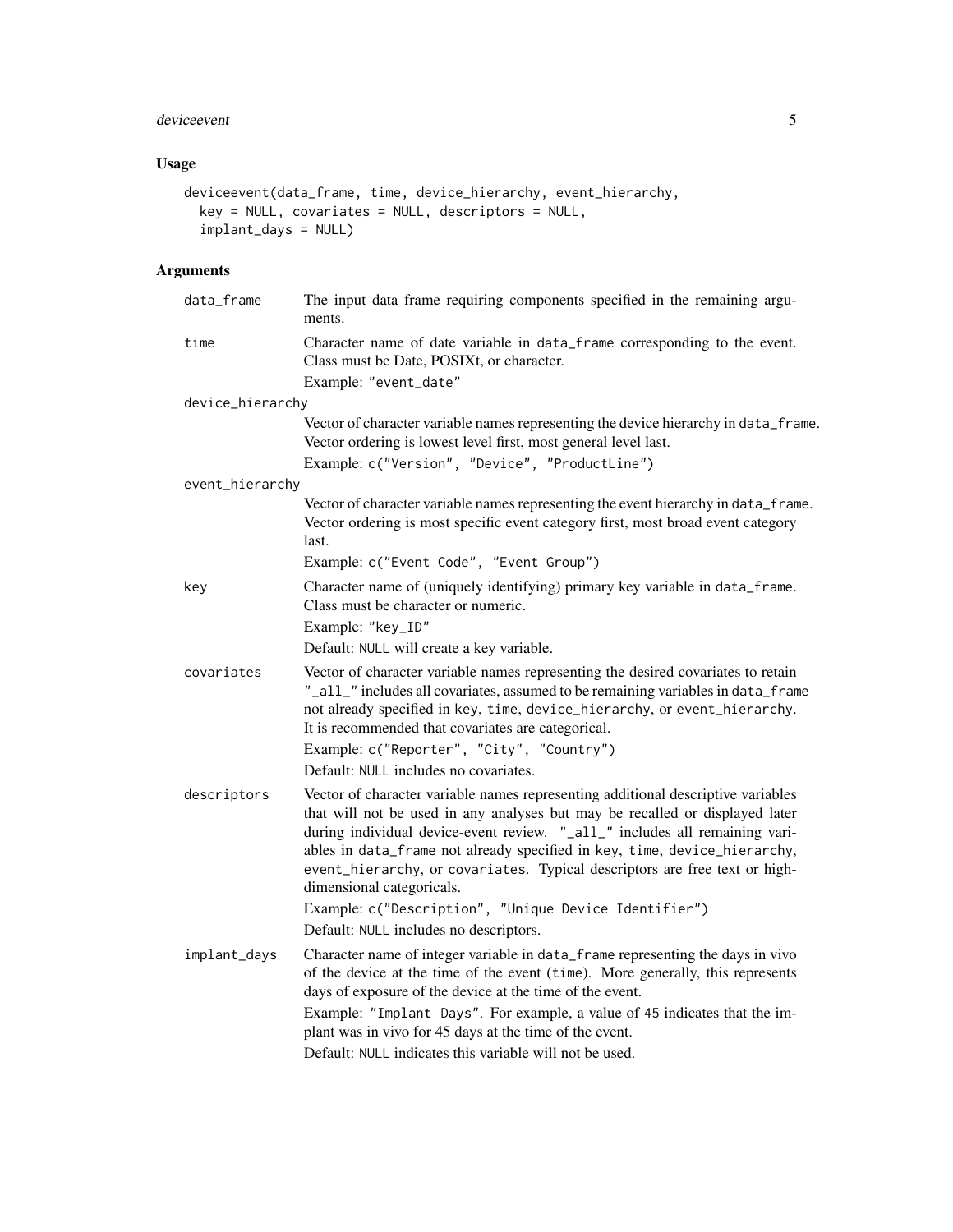<span id="page-5-0"></span>A standardized MD-PMS data frame of class mds\_de. Rows are deduplicated. Attributes are as follows:

- key Original variable name for key
- time Original variable name for time
- device\_hierarchy Vector of original variable names for device\_hierarchy with converted variable names correspondingly named.
- event\_hierarchy Vector of original variable names for event\_hierarchy with converted variable names correspondingly named.
- covariates Vector of original variable names for covariates with converted variable names correspondingly named.
- descriptors Vector of original variable names for descriptors with converted variable names correspondingly named.

#### Examples

```
# A barebones dataset
de <- deviceevent(maude, "date_received", "device_name", "event_type")
# With more variables and variable types
de <- deviceevent(
 data_frame=maude,
 time="date_received",
 device_hierarchy=c("device_name", "device_class"),
 event_hierarchy=c("event_type", "medical_specialty_description"),
 key="report_number",
 covariates=c("region"),
 descriptors="_all_")
```
#### exposure *MD-PMS Exposure Data Frame*

## **Description**

Converts a data frame into a MD-PMS Exposure data frame.

#### Usage

```
exposure(data_frame, time, device_hierarchy, event_hierarchy = NULL,
 key = NULL, match_levels = NULL, count = NULL)
```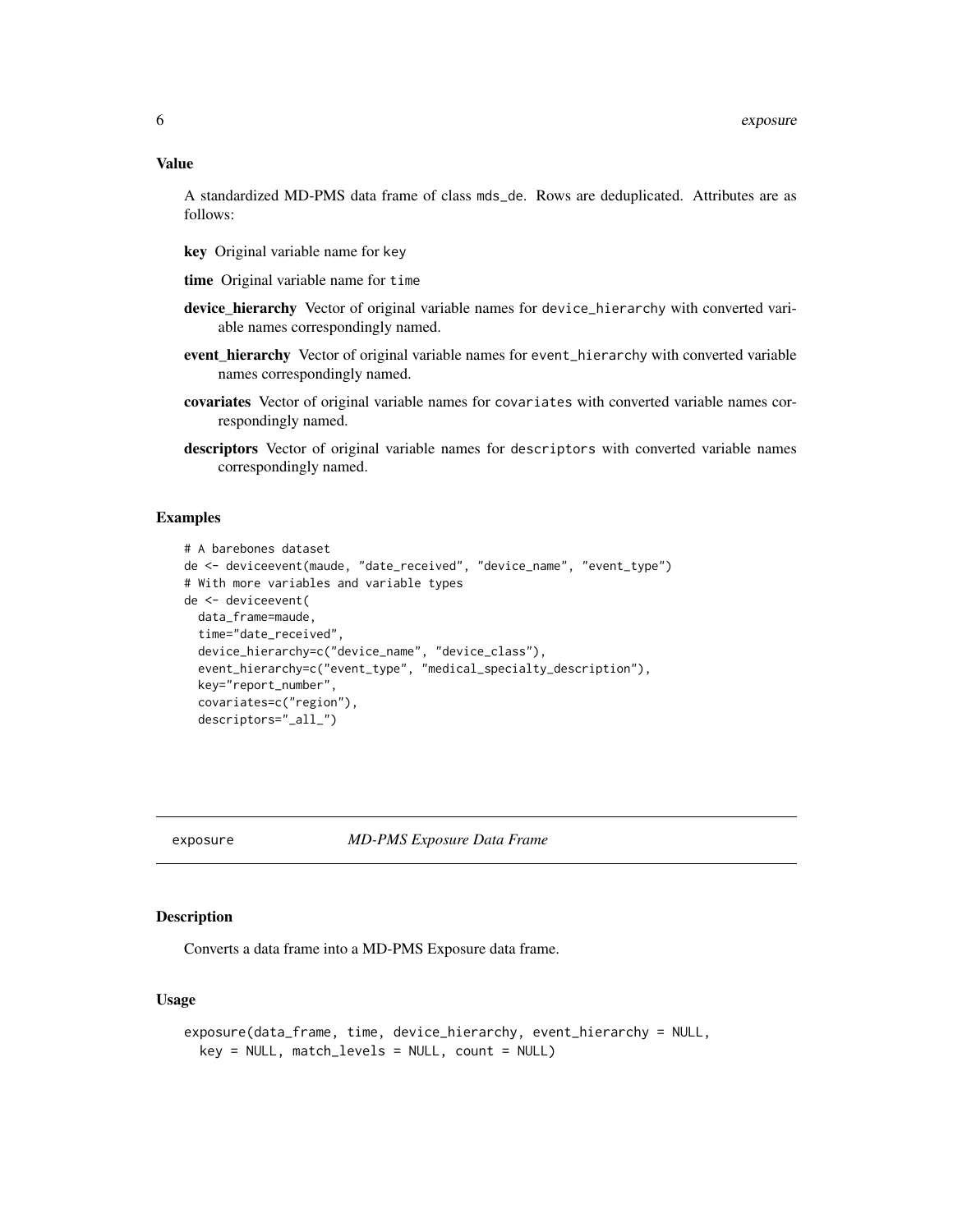#### exposure 7

#### Arguments

| data_frame       | The input data frame requiring components specified in the remaining argu-<br>ments.                                                                                                                                                   |
|------------------|----------------------------------------------------------------------------------------------------------------------------------------------------------------------------------------------------------------------------------------|
| time             | Character name of date variable in data_frame. Class must be Date, POSIXt,<br>or character.                                                                                                                                            |
|                  | Example: "event_date"                                                                                                                                                                                                                  |
| device_hierarchy |                                                                                                                                                                                                                                        |
|                  | Vector of character variable names representing the device hierarchy in data_frame.<br>Vector ordering is lowest level first, most general level last.                                                                                 |
|                  | Example: c("Version", "Device", "ProductLine")                                                                                                                                                                                         |
| event_hierarchy  |                                                                                                                                                                                                                                        |
|                  | Vector of character variable names representing the event hierarchy in data_frame.<br>Vector ordering is most specific event category first, most broad event category<br>last.                                                        |
|                  | Example: c("Family", "Device", "ProductCode")                                                                                                                                                                                          |
|                  | Default: NULL will not include any event hierarchy.                                                                                                                                                                                    |
| key              | Character name of (uniquely identifying) primary key variable in data_frame.<br>Class must be character or numeric.<br>Example: "key_ID"                                                                                               |
|                  | Default: NULL will create a key variable.                                                                                                                                                                                              |
| match_levels     | Vector of character variable names in data_frame representing additional group-<br>ing factors for exposure. Specified variables will be implicitly matched to equiv-<br>alently named variables contained in the mds_de object class. |
|                  | Example: c("Country", "Region")                                                                                                                                                                                                        |
|                  | Default: NULL will not include any additional grouping factors.                                                                                                                                                                        |
| count            | Character name of exposure count variable in data_frame. Class must be nu-<br>meric.                                                                                                                                                   |
|                  | Example: "Units Sold"                                                                                                                                                                                                                  |
|                  | Default: NULL will assume each row represents one exposure.                                                                                                                                                                            |

## Value

A standardized MD-PMS data frame of class mds\_e. Rows are deduplicated. Attributes are as follows:

- key Original variable name for key
- time Original variable name for time
- device\_hierarchy Vector of original variable names for device\_hierarchy with converted variable names correspondingly named.
- event\_hierarchy Vector of original variable names for event\_hierarchy with converted variable names correspondingly named.
- match\_levels Vector of variable names for grouping factors

count Original variable name for count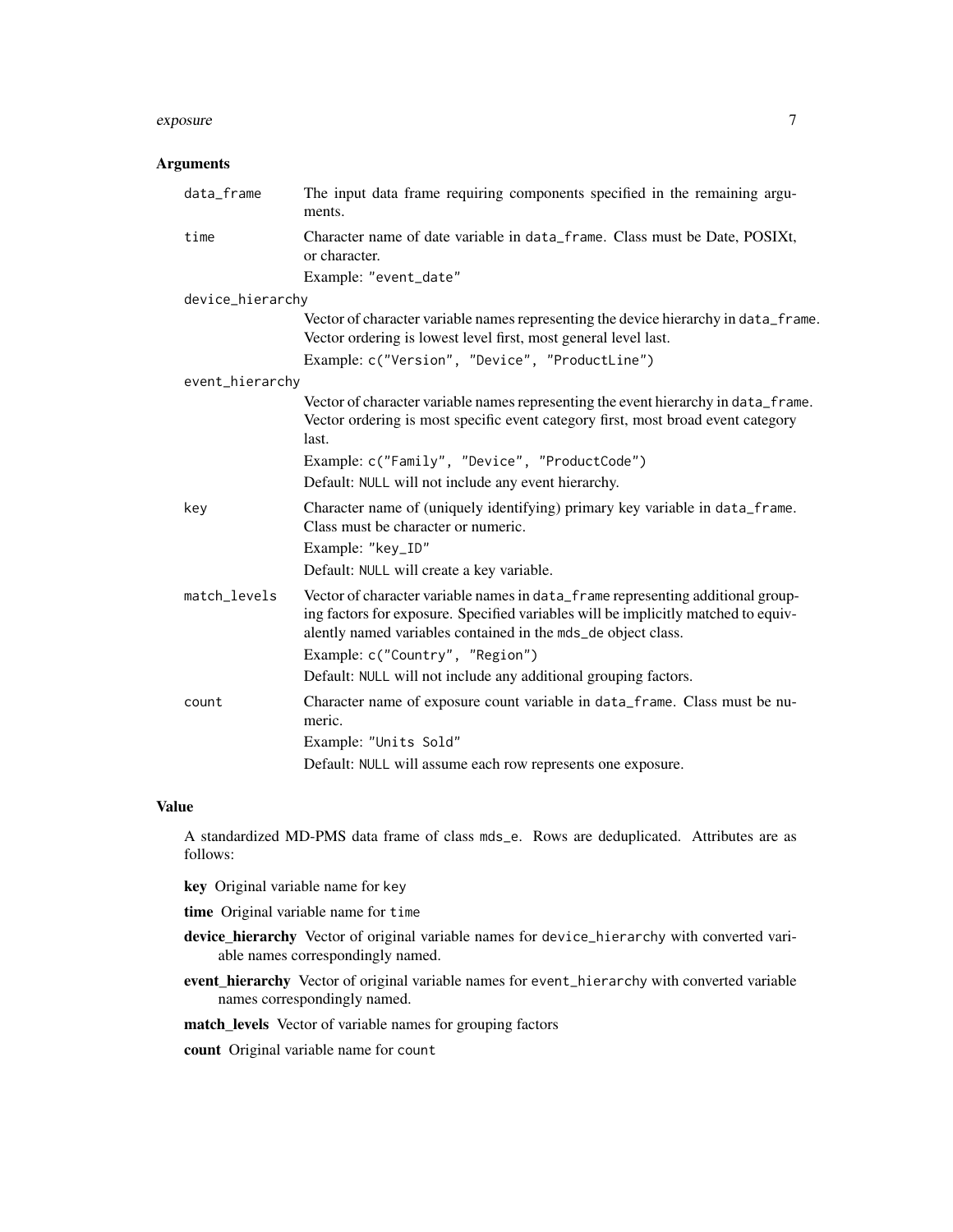<span id="page-7-0"></span>8 maude not be a set of the set of the set of the set of the set of the set of the set of the set of the set of the set of the set of the set of the set of the set of the set of the set of the set of the set of the set of

#### Examples

```
# A barebones dataset
ex <- exposure(sales, "sales_month", "device_name")
# With more variables and variable types
ex <- exposure(
  data_frame=sales,
  time="sales_month",
  device_hierarchy="device_name",
  match_levels="region",
  count="sales_volume")
```
maude *Bone Cement MAUDE Events in 2017*

#### Description

A dataset containing 535 events reported into the FDA MAUDE database on bone cement in 2017. Data were obtained via the openFDA API (<https://open.fda.gov>).

#### Usage

maude

## Format

A data frame with 535 rows and 15 variables. Full variable descriptions may be found on the FDA Device Reference Guide (<https://open.fda.gov>). Note that region is a simulated variable not present in MAUDE. Descriptions as follows:

report\_number Identifying number for the adverse event report.

event type Outcomes associated with the adverse event.

date\_received Date the report was received by the FDA.

- product\_problem\_flag Indicates whether or not a report was about the quality, performance or safety of a device.
- adverse\_event\_flag Whether the report is about an incident where the use of the device is suspected to have resulted in an adverse outcome in a patient.

report\_source\_code Source of the adverse event report.

lot\_number The lot number found on the label or packaging material.

model\_number The exact model number found on the device label or accompanying packaging.

manufacturer\_d\_name Device manufacturer name.

manufacturer\_d\_country Device manufacturer country.

**brand\_name** The trade or proprietary name of the suspect medical device as used in product labeling or in the catalog.

device\_name This is the proprietary name, or trade name, of the cleared device.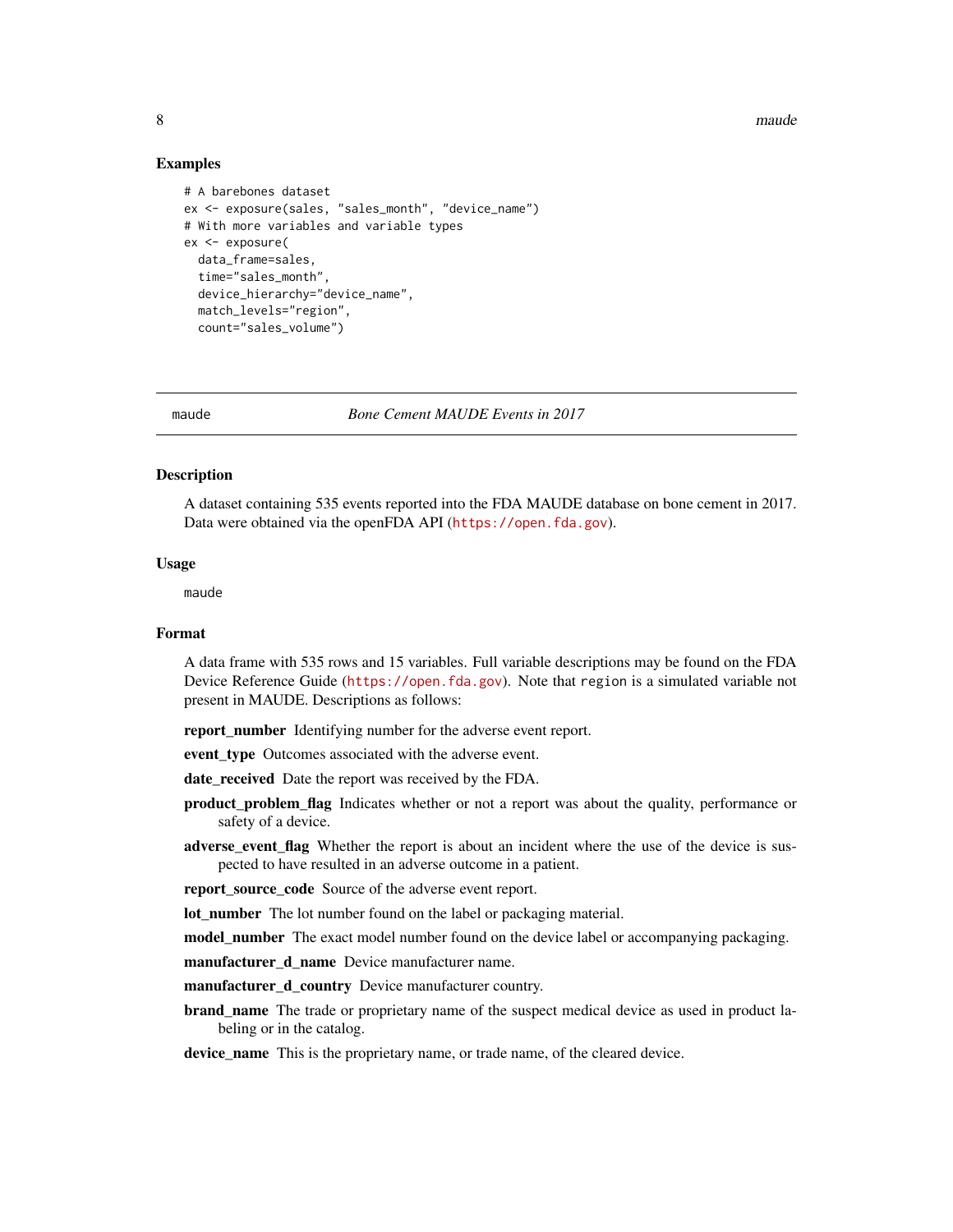#### <span id="page-8-0"></span> $\text{mds}\_ts$  9

- medical\_specialty\_description Regulation Medical Specialty is assigned based on the regulation (e.g. 21 CFR Part 888 is Orthopedic Devices).
- device\_class A risk based classification system for all medical devices ((Federal Food, Drug, and Cosmetic Act, section 513)
- region A simulated, randomly assigned geographical region for package example purposes.

#### Source

<https://open.fda.gov/data/maude/>

mds\_ts *Example List of mds\_ts Time Series Objects*

#### Description

An example list of time series objects (class mds\_ts) generated using the mds package.

#### Usage

mds\_ts

#### Format

A list of 3 elements each of class mds\_ts

#### Source

See ?maude and ?sales for source device-event and exposure data. See ?mds::time\_series for how to generate mds\_ts time series.

plot.mds\_ts *Plot MD-PMS Time Series*

#### Description

Quickly visualizes an MD-PMS times series of class mds\_ts.

## Usage

```
## S3 method for class 'mds_ts'
plot(x, mode = "nA", xlab = "Time", ylab = "Count",main = NULL, ...
```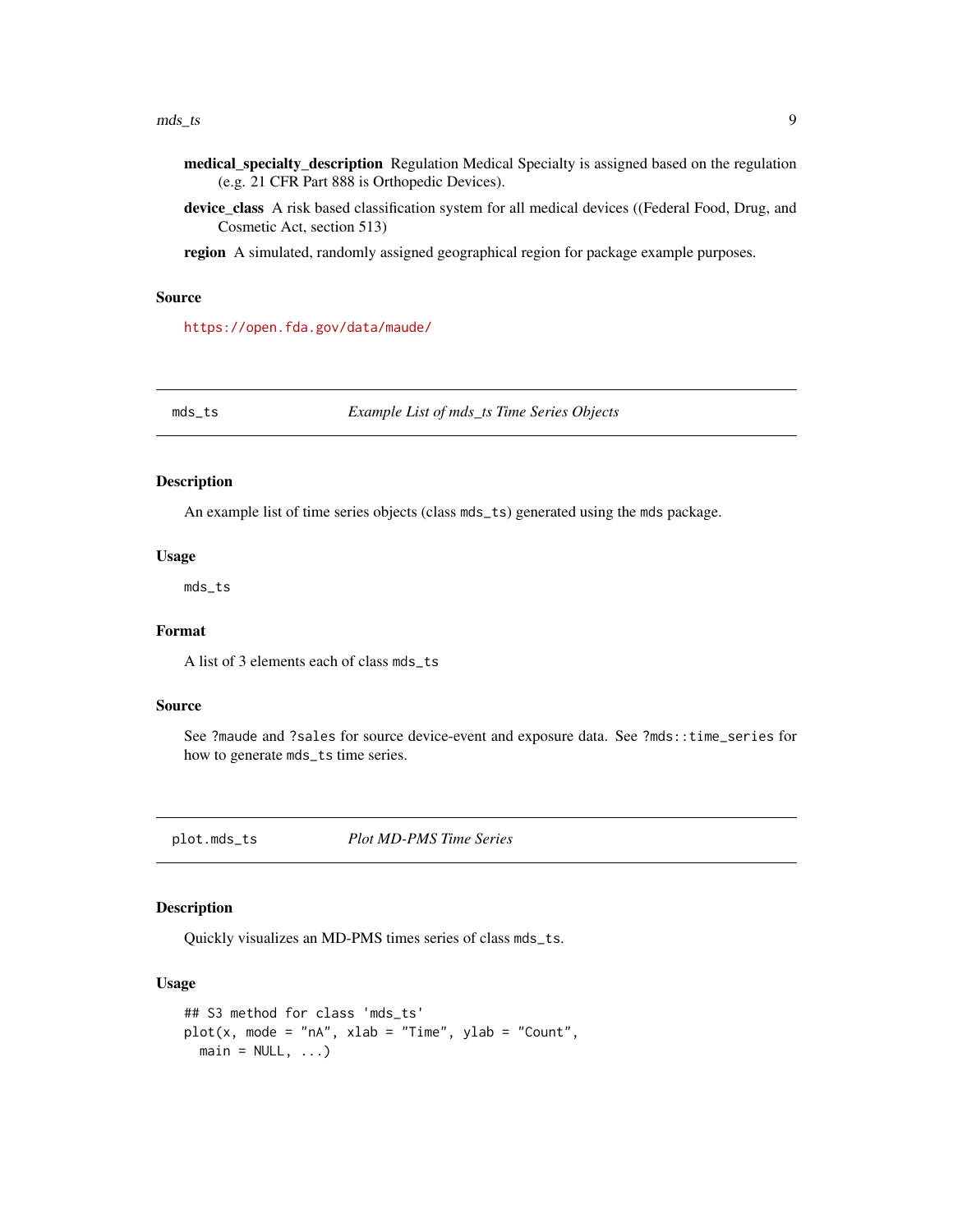#### <span id="page-9-0"></span>Arguments

| X         | An object of class mds_ts.                                                                                                                 |
|-----------|--------------------------------------------------------------------------------------------------------------------------------------------|
| mode      | Series to plot. Valid values are: 'nA', 'nB', 'nC', 'nD', 'exposure', 'rate'.<br>'rate' is simply 'nA' / 'exposure'. See details for more. |
|           | Default: 'nA'                                                                                                                              |
| xlab      | x-axis label<br>#' Default: 'Time'                                                                                                         |
| ylab      | y-axis label<br>Default: 'Count'                                                                                                           |
| main      | Plot title<br>Default: NULL infers the title from x and mode.                                                                              |
| $\ddotsc$ | Further arguments to pass onto plot() generic.                                                                                             |
|           |                                                                                                                                            |

#### Details

mode values defined as follows. Note: The following definitions use a device-event pair as a working example, however it may also be a covariate-device pair.

'nA' Counts of the device-event pair.

'nB' Counts of the device for all other events.

'nC' Counts of all other devices for the event.

'nD' Counts of all other devices for all other events.

'exposure' Counts of exposure for the device-event pair.

'rate' A crude rate, calculated as the device-event counts pair divided by the exposure counts.

sales *Simulated Device Sales Data*

#### Description

A dataset containing simulated monthly sales by device and country for devices reported in the maude dataset. For package usage examples, this data serves as a proxy for exposures. Data were generated using a random normal distribution weighted by the number of reported events by device and country.

#### Usage

sales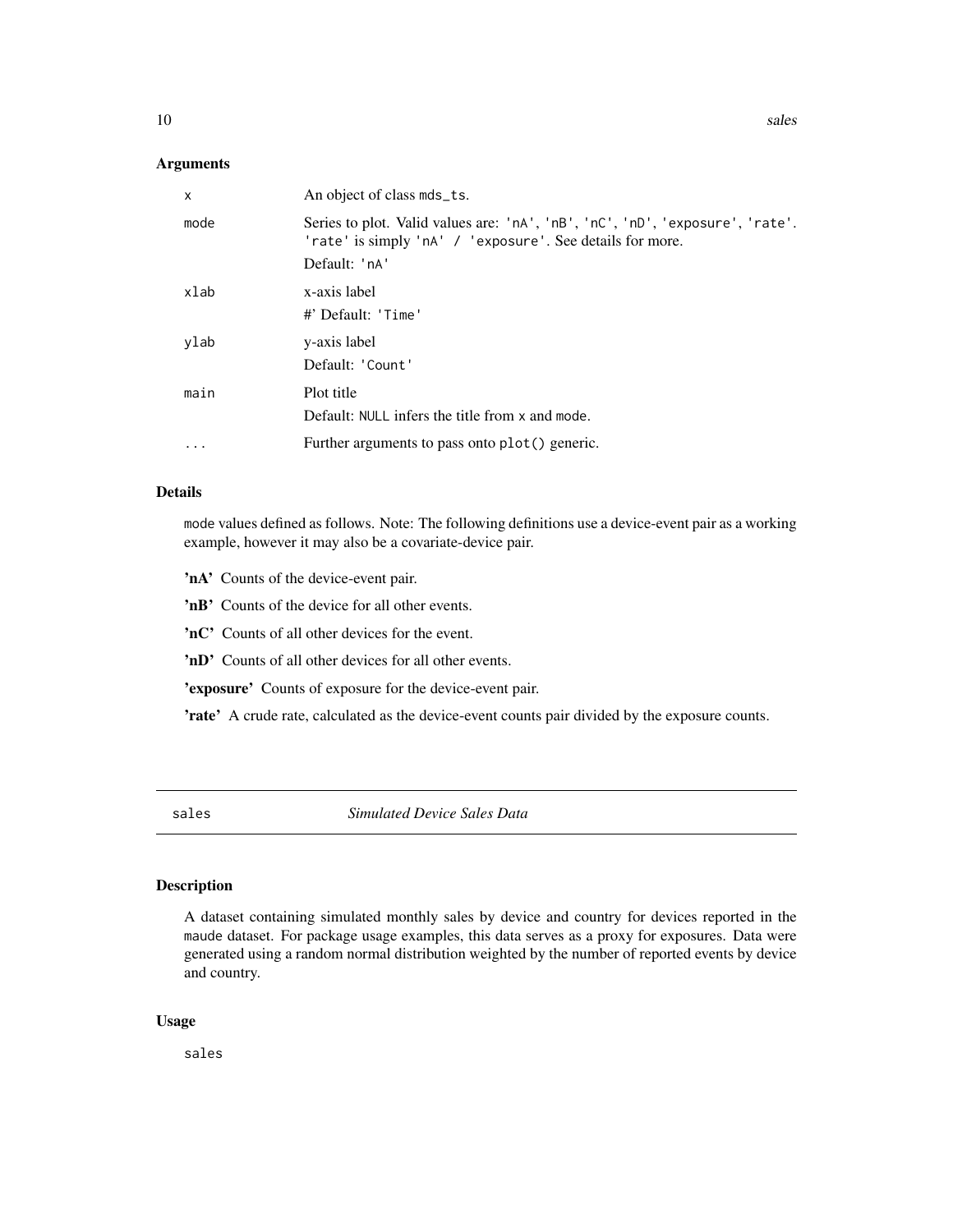## <span id="page-10-0"></span>Format

A data frame with 360 rows and 4 variables:

device\_name Name of the device mapped from the maude dataset.

region Geographical region mapped from the maude dataset.

sales\_month The month of sales.

sales\_volume The volume of sales.

#### Source

Random normal distribution using rnorm().

| summary.mds_das | Summarize a Collection of MD-PMS Defined Analyses Prints basic       |
|-----------------|----------------------------------------------------------------------|
|                 | counts and date ranges by various analysis factors as defined in the |
|                 | <i>original</i> define_analyses() <i>call.</i>                       |

## Description

Summarize a Collection of MD-PMS Defined Analyses Prints basic counts and date ranges by various analysis factors as defined in the original define\_analyses() call.

## Usage

```
## S3 method for class 'mds_das'
summary(object, ...)
```
## Arguments

| object   | A MD-PMS Defined Analyses object of class mds_das   |
|----------|-----------------------------------------------------|
| $\cdots$ | Additional arguments affecting the summary produced |

#### Value

List of analyses counts and date ranges.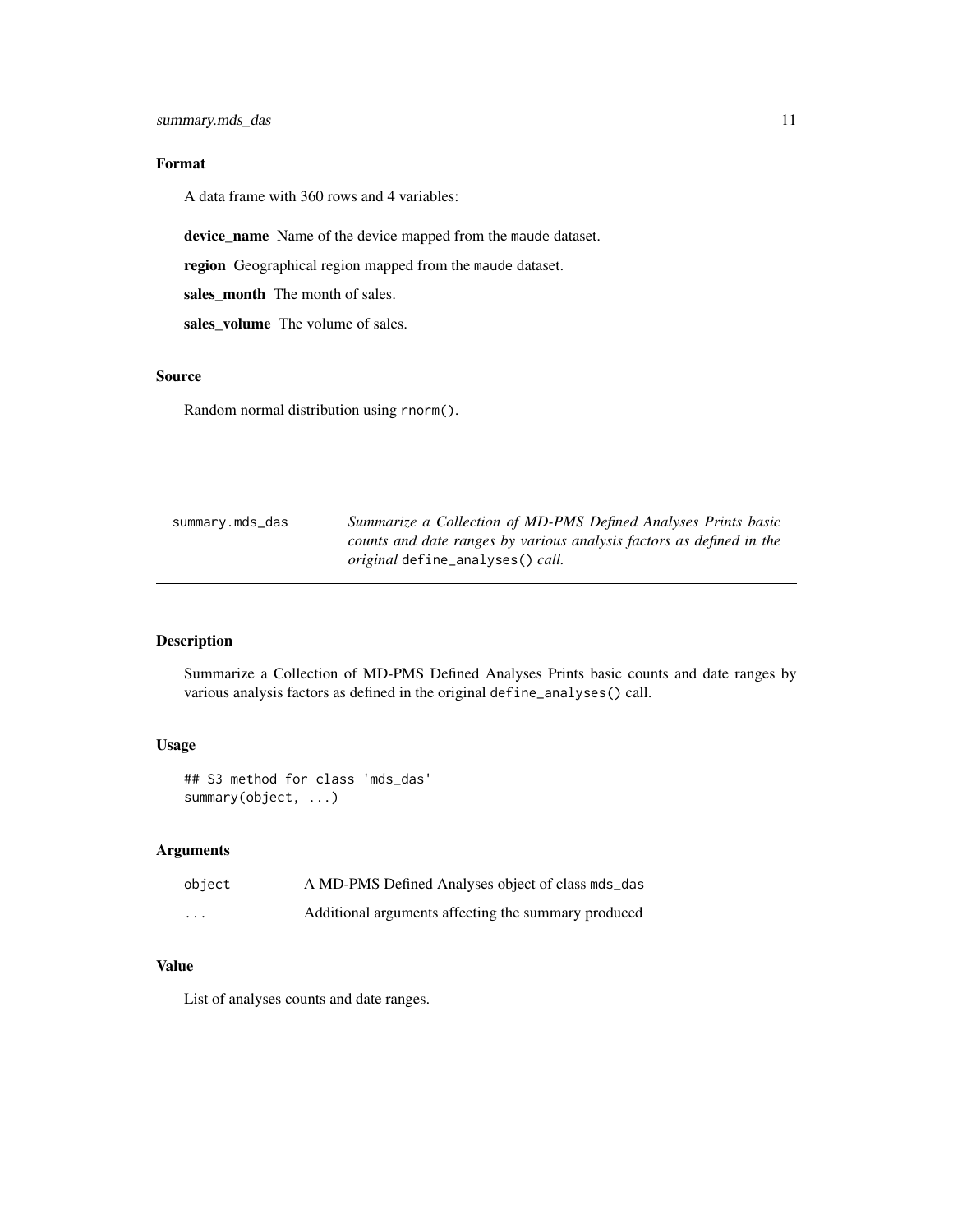<span id="page-11-0"></span>

## Description

Converts defined analysis (class mds\_da) to a time series object or a list of defined analyses (class mds\_das or list) to a list of time series objects.

#### Usage

```
time_series(analysis, ...)
## S3 method for class 'list'
time_series(analysis, ...)
## S3 method for class 'mds_das'
time_series(analysis, ...)
## S3 method for class 'mds_da'
time_series(analysis, deviceevents, exposure = NULL,
  use_hierarchy = T, ...)
```
#### Arguments

| analysis      | A defined analysis object of class mds_da, list of class mds_das, or a list of<br>objects each of class mds_da.                                                                                 |
|---------------|-------------------------------------------------------------------------------------------------------------------------------------------------------------------------------------------------|
| $\cdot$       | Further arguments for future work.                                                                                                                                                              |
| deviceevents  | A device-events object of class mds_de. Typically, this will be the same mds_de<br>object used to generate analysis.                                                                            |
| exposure      | Optional exposure object of class mds e. Typically, this will be the same mds e<br>object used to generate analysis, if an exposure was used.<br>Default: NULL will not consider exposure data. |
|               |                                                                                                                                                                                                 |
| use_hierarchy | Logical value indicating whether device and event hierarchies should be used<br>in counting contingency tables for disproportionality analysis. See details for<br>more.                        |

#### Details

When use\_hierarchy=T, the B, C, and D cells of the 2x2 contingency table count at the next level up in the device and/or event hierarchies. For example, if the A cell is counting device\_1="Apple" and "Apple" is the child of the parent device\_2="Fruits", the B cell counts all "Fruits" not equal to "Apple".

When use\_hierarchy=F, the B, C, and D cells of the  $2x2$  contingency table simply count all devices/events/covariate levels not equal to the reference cell A.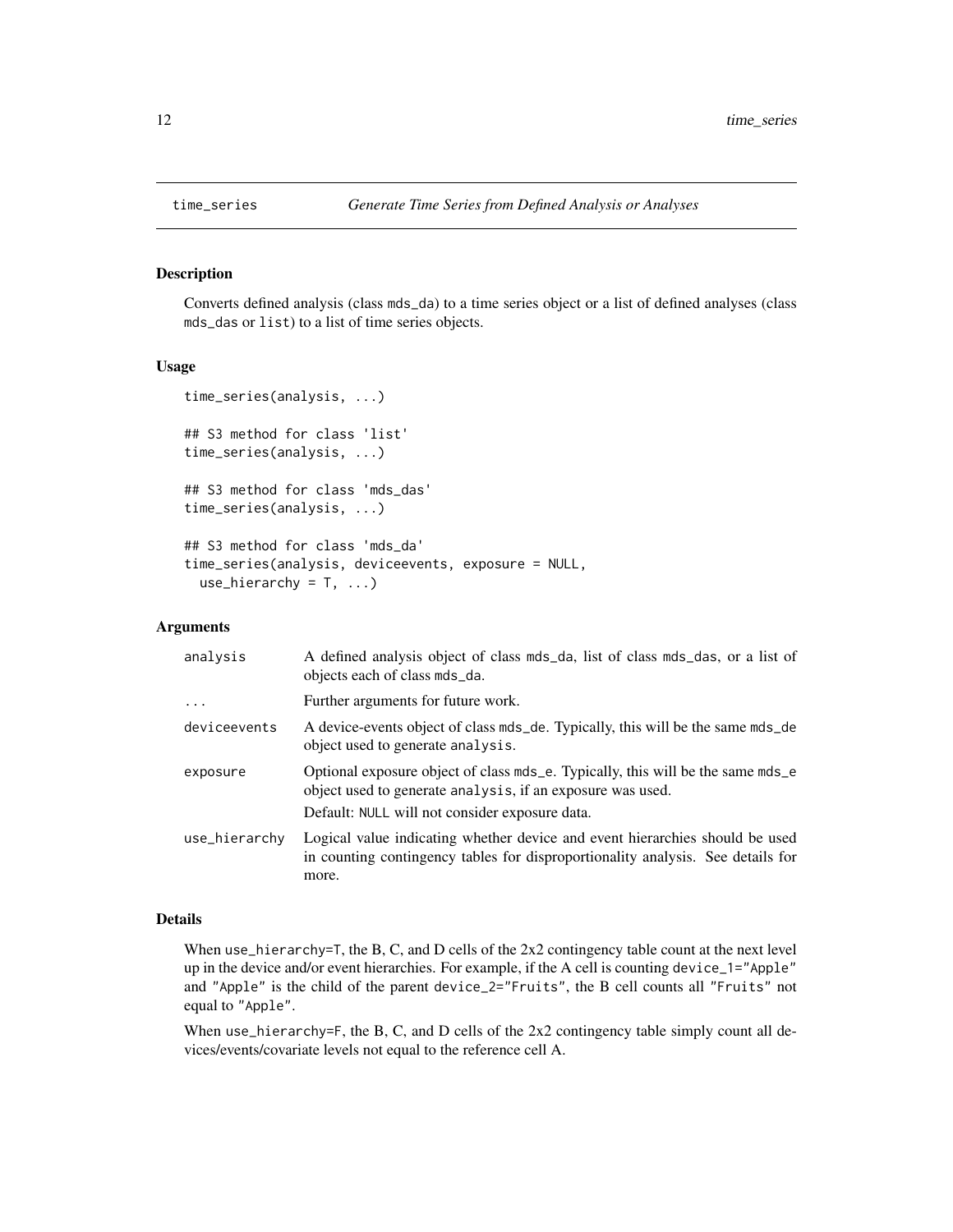#### time\_series 13

#### Value

A standardized MD-PMS time series data frame of class mds\_ts. The data frame contains, by defined date levels, the following:

- nA Count of the device & event level of interest. If covariate analysis is indicated, this will be at the covariate & device level of interest.
- **nB** Count of the device  $\&$  non-event, or if covariate analysis, covariate  $\&$  non-device. nB will be missing if this is an 'All' level analysis.
- **nC** Count of the non-device & event, or if covariate analysis, non-covariate & device. nC will be missing if this is an 'All' level analysis.
- nD Count of the non-device & non-event, or if covariate analysis, non-covariate & non-device. nD will be missing if this is an 'All' level analysis.
- ids List of all keys from deviceevents constituting nA.
- exposure Count of exposures applicable to nA. This counts at the device and covariate levels but not at the event level. If a matching device and/or covariate level is not found, then exposure will be NA. The exception is an 'All' level analysis, which counts exposures across all levels.
- ids\_exposure List of all exposure keys from exposure applicable to nA.

Attributes are as follows:

- nA Variable name(s) and level(s) (key-value) pair(s) for nA.
- **nABCD** Variable names and levels (key-value) pairs for the entire  $2x2$  contingency table, if applicable to the analysis.
- nLabels Plain language labels for nA and, if applicable, the rows and columns of the 2x2 contingency table.
- exposure Boolean of whether exposure counts are present.
- dpa Boolean of whether 2x2 contingency table counts are present (presumably for disproportionality analysis or 'DPA').

#### Methods (by class)

- list: Generate time series from a list
- mds\_das: Generate time series from a list of defined analyses
- mds\_da: Generate time series using defined analysis

#### Examples

```
de <- deviceevent(maude, "date_received", "device_name", "event_type")
ex <- exposure(sales, "sales_month", "device_name", count="sales_volume")
da <- define_analyses(de, "device_name", exposure=ex)
# Time series on one analysis
time_series(da, de, ex)
# Time series on multiple analyses
time_series(da[1:3], de, ex)
```